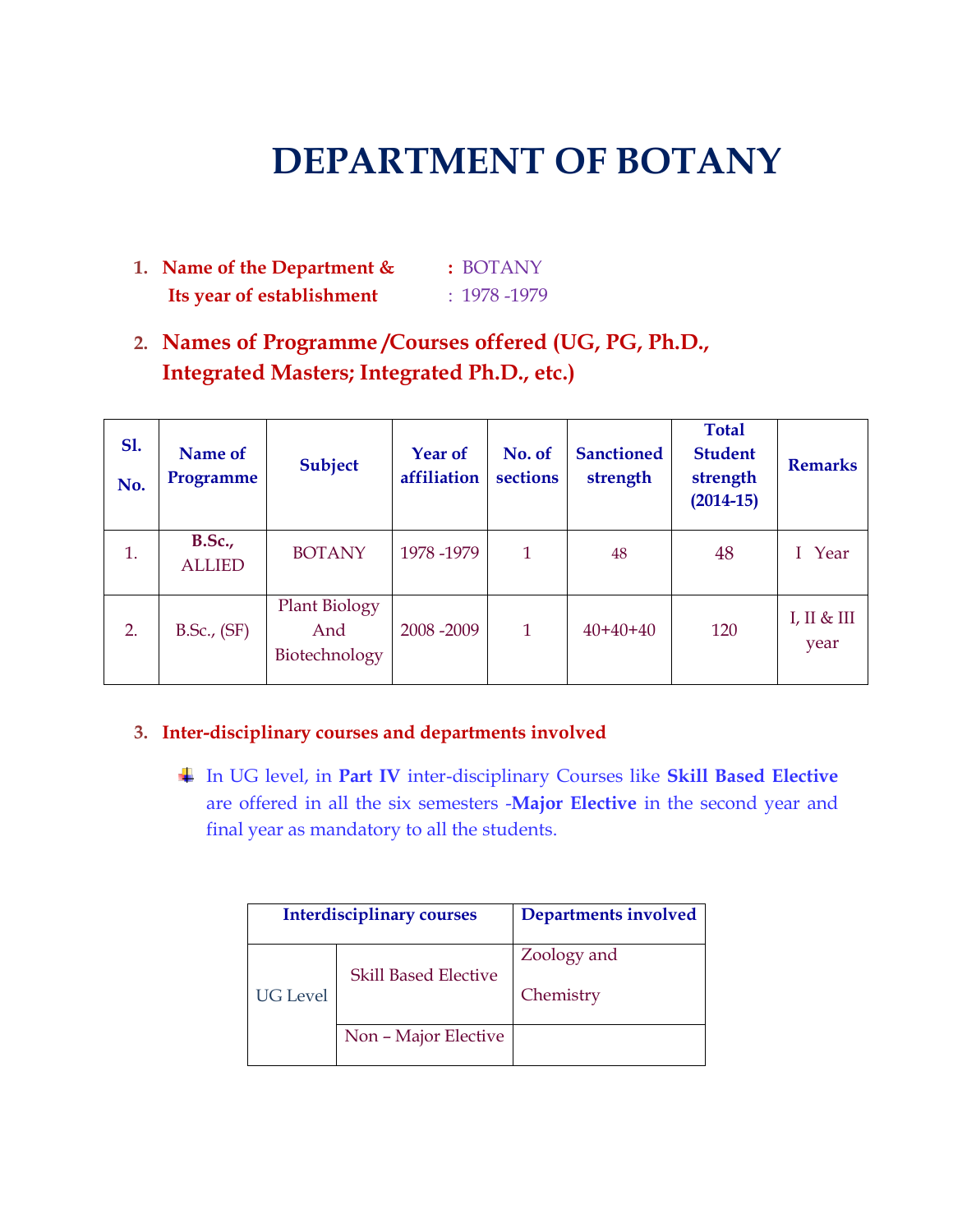#### **4. Annual/Semester/Choice Based Credit System:**

- **Semester pattern with Choice Based Credit System**
- **5. Participation of the department in the courses offered by other departments:**
	- Our department extending the research oriented Skills to

Chemistry and Zoology Students and Research Scholars

# **6. Number of teaching posts sanctioned and filled (Professors / Associate Professors / Asst. Professors)**

| <b>Post</b>                | <b>Sanctioned</b> | <b>Filled</b> | Vacant |
|----------------------------|-------------------|---------------|--------|
| <b>Associate Professor</b> |                   |               |        |
| <b>Assistant Professor</b> |                   |               |        |
| <b>Guest Faculty</b>       |                   |               |        |

#### **7. Faculty profile with name, qualification, designation, specialization (D.Sc. / D.Litt. / Ph.D. / M.Phil., etc.)**

| <b>S1.</b><br>No. | Name & Qualification                                                | Designation            | Specialization                               | No. of<br>Year's<br><b>Experience</b> | No. of Ph.D.<br>students<br>guided in the<br>last 5years |
|-------------------|---------------------------------------------------------------------|------------------------|----------------------------------------------|---------------------------------------|----------------------------------------------------------|
| 01                | Dr. B. SANKAR, M.Sc.,<br>M.Phil., Ph.D.                             | Assistant<br>Professor | <b>Plant Physiology</b>                      | 07                                    |                                                          |
| 02                | Mr. R. ELANGOVAN, M.Sc.,<br>B.Ed., M.Phil., M.A(T).,<br>$M.A(E)$ ., | Assistant<br>Professor | Taxonomy                                     | 14                                    |                                                          |
| 03                | Dr. A. INDRAJITH, M.Sc.,<br>M.Phil., Ph.D.                          | Assistant<br>Professor | Environmental<br><b>Stress</b><br>Physiology | 04                                    |                                                          |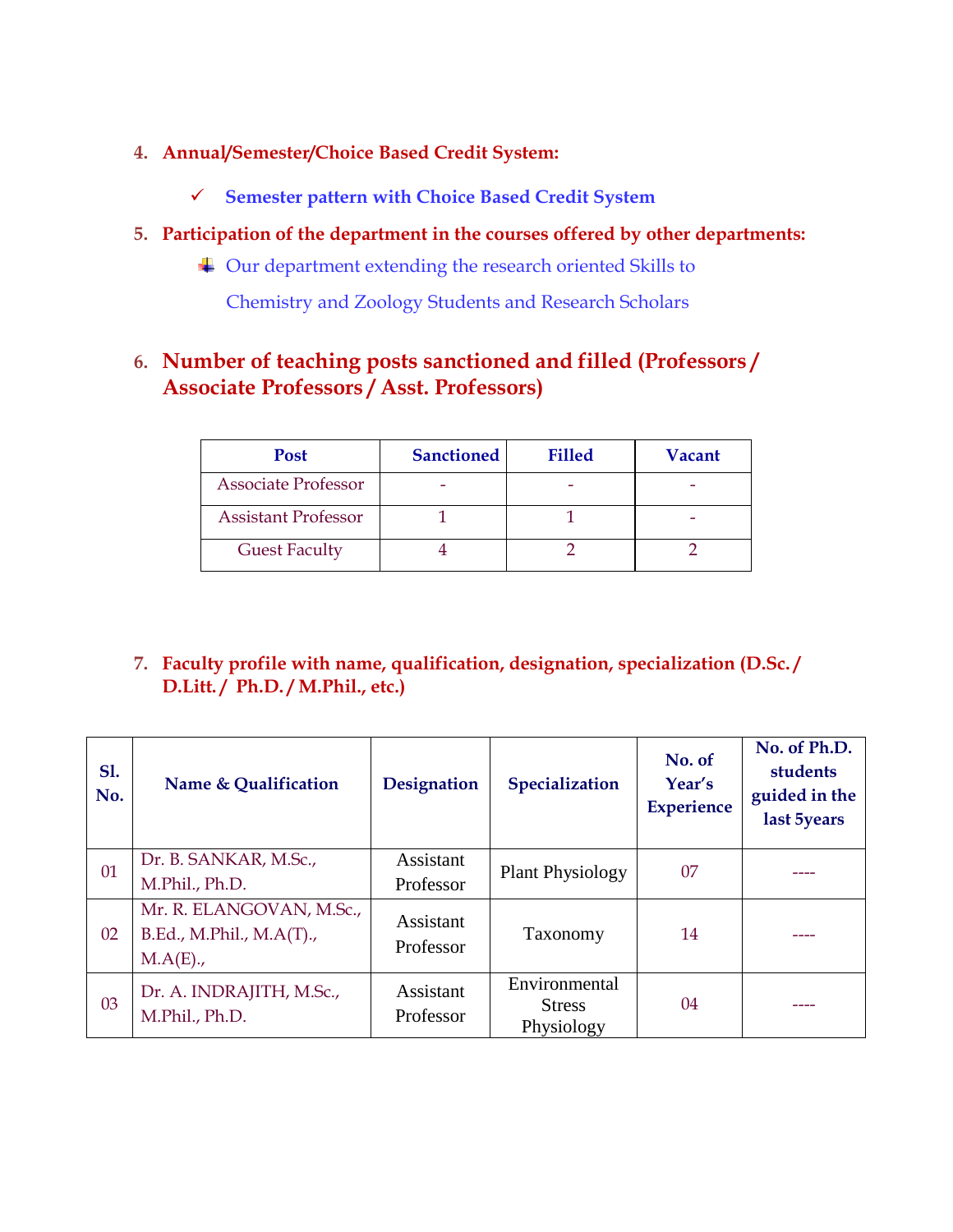#### **8. Percentage of classes taken by temporary faculty–Programme-wise information**

| Sl.No. | <b>Programmes</b> | <b>Session</b> |
|--------|-------------------|----------------|
|        |                   |                |

#### **9. Programme - wise Student Teacher Ratio**

| <b>Sl.No.</b> | <b>Name of the Programme</b> | <b>Student teacher ratio</b> |
|---------------|------------------------------|------------------------------|
|               | JG                           | $15^{.7}$                    |

#### **10. Number of academic support staff (technical) and administrative staff sanctioned and filled:**

| Sl.No. | Staff         | <b>Sanctioned</b> | <b>Filled</b> |
|--------|---------------|-------------------|---------------|
|        | Lab Assistant |                   | ---           |
|        | Museum Keeper | ---               | ---           |
|        | Sweeper       | ---               | ---           |

#### **11. Number of faculty with ongoing projects from a) national b) international funding agencies and c) Total grants received. Mention names of funding agencies and grants received project-wise.**

#### **Completed Projects:-**

| <b>Sl. No.</b> | Name of the Faculty | <b>Project title</b> | Name<br>of the<br>Project | Grant<br><b>Agency</b> | Amount<br><b>Sanctioned</b><br>(Rs.) |  |
|----------------|---------------------|----------------------|---------------------------|------------------------|--------------------------------------|--|
|                |                     |                      |                           |                        |                                      |  |
|                |                     |                      |                           |                        |                                      |  |

#### **On-Going Projects:**

| <b>S1.</b><br><b>No</b> | Name of the Faculty | <b>Project title</b> | <b>Name</b><br>of the<br>Project | <b>Grant Agency</b> | <b>Amount</b><br><b>Sanctioned</b><br>(Rs.) |
|-------------------------|---------------------|----------------------|----------------------------------|---------------------|---------------------------------------------|
|                         |                     |                      |                                  |                     | ---                                         |
|                         |                     |                      |                                  |                     |                                             |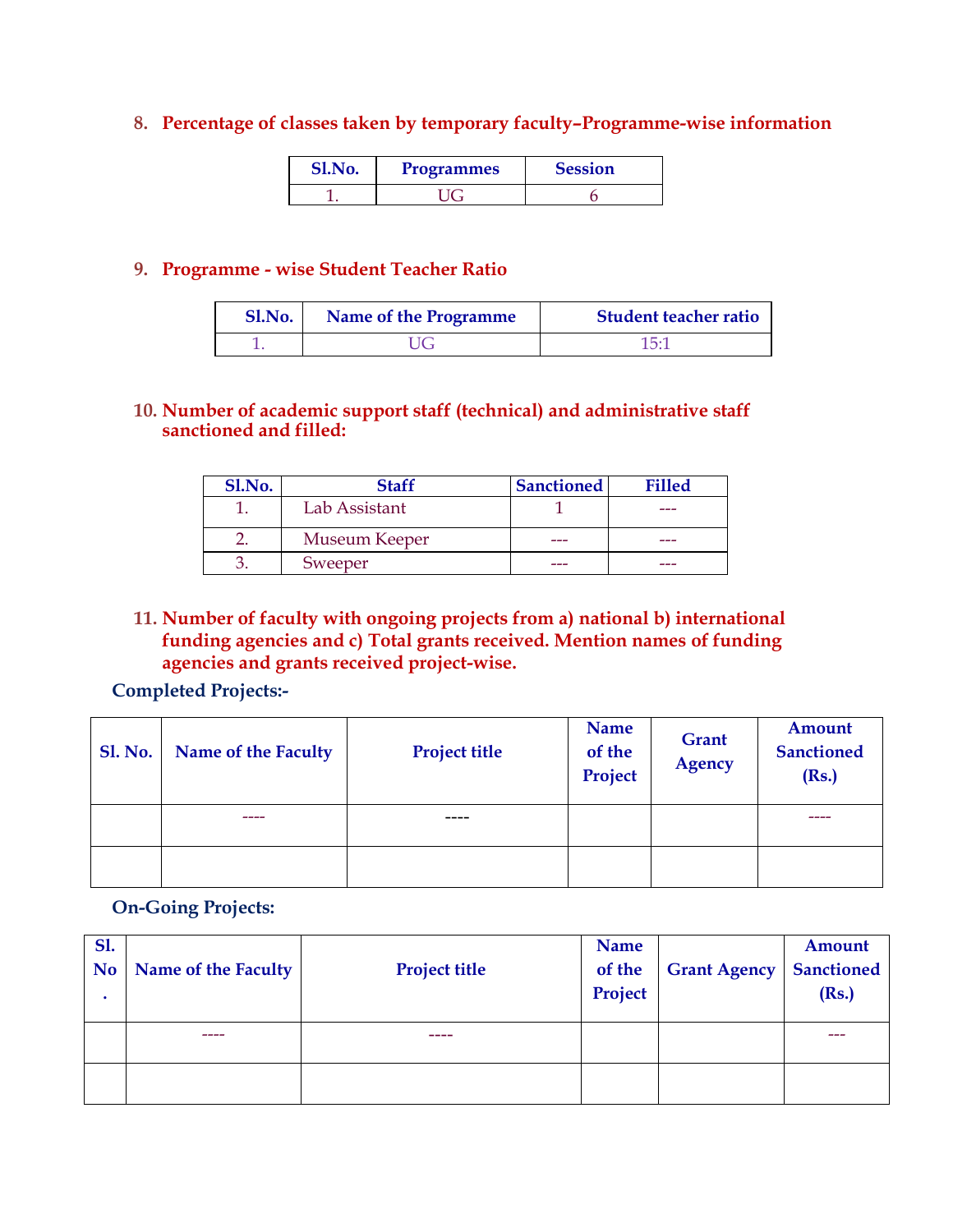#### **Accepted Projects:**

| <b>S1.</b><br>No.        | Name of the<br>Faculty | <b>Project title</b> | Name of<br>the<br>Project | Grant<br><b>Agency</b> | <b>Amount</b><br><b>Sanctioned</b><br>(Rs.) |
|--------------------------|------------------------|----------------------|---------------------------|------------------------|---------------------------------------------|
| $\overline{\phantom{a}}$ | $-$                    |                      | -                         | -                      | ٠                                           |

### **12. Departmental projects funded by DST-FIST; DBT, ICSSR, etc.; total grants received:**

| $\mathbf{A}$<br>UI | ------  | ----- |  | ----- |
|--------------------|---------|-------|--|-------|
| 02                 | ------- | ----- |  | ----- |

# **13. Research facility / Centre with**

**State recognition**

**----**

-----

# **National and International recognition**

#### **14. Publications:**

 **Number of papers published in peer reviewed journals (national / international)**

| S.<br>No.    | Name of the staff      | No. of<br>papers<br>publishd<br>in<br>reputed<br>journals | No. of<br>books<br>Published | No. of<br>papers<br>presented<br>in<br><b>Seminars</b> | <b>Citation</b><br><b>Index</b> | $h-$<br>index | $i10-$<br>index | <b>Invited</b><br><b>Lectures</b> |
|--------------|------------------------|-----------------------------------------------------------|------------------------------|--------------------------------------------------------|---------------------------------|---------------|-----------------|-----------------------------------|
| $\mathbf{1}$ | Dr. B. SANKAR, M.Sc.,  | 36                                                        |                              |                                                        | 3036                            | 26            | 28              | $\mathbf{1}$                      |
|              | M.Phil., Ph.D.         |                                                           |                              |                                                        |                                 |               |                 |                                   |
|              | Mr. R. ELANGOVAN,      |                                                           |                              |                                                        |                                 |               |                 |                                   |
| 2.           | M.Sc., B.Ed., M.Phil., | 1                                                         | ---                          | --                                                     |                                 |               |                 |                                   |
|              | M.A(T), M.A(E),        |                                                           |                              |                                                        |                                 |               |                 |                                   |
| 3.           | Dr. A. INDRAJITH,      | 8                                                         |                              | ---                                                    |                                 |               |                 |                                   |
|              | M.Sc., M.Phil., Ph.D.  |                                                           |                              |                                                        |                                 |               |                 |                                   |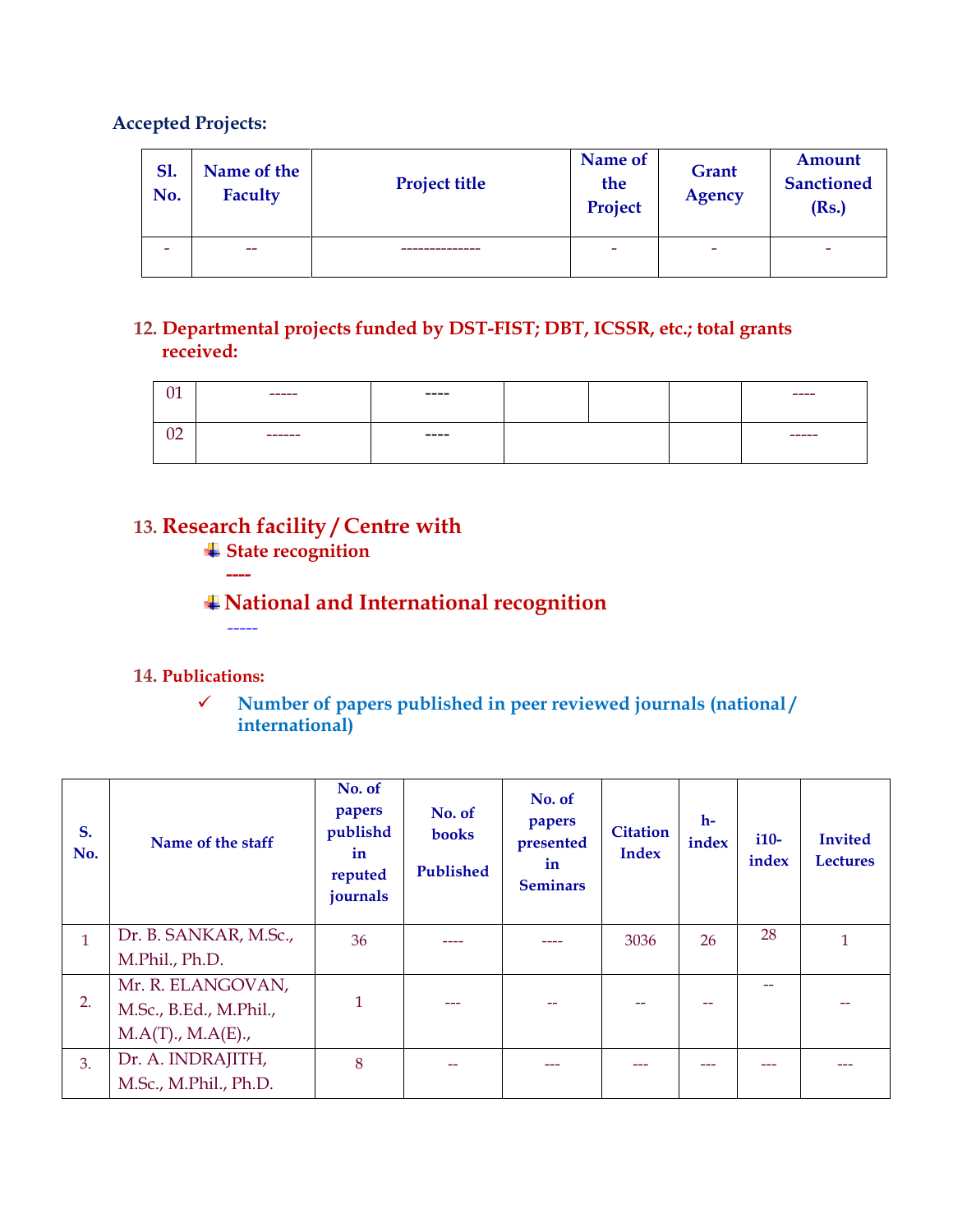#### **\* Author for correspondence for all the Research papers and Papers presented in Seminars**

- $\checkmark$  Number listed in International Database (For e.g. Web of Science, Scopus, Humanities International Complete, Dare Database - International Social Sciences Directory, EBSCO host, etc.):
- $\checkmark$  All the research papers are published during this assessment period were found in
	- Google Scholar
	- **❖** Research Gate
	- ❖ Scopus
	- Get cited
	- **❖** Web of Science

For instance, all the faculty names of our department are in almost all the scientific journals data base.

- $\checkmark$  Citation Index range/ average:
	- The articles which are published from the department having Citation indices from**1 to 1000**
- $\checkmark$  SNIP and SJR:
	- The research articles were published from the department in various reputed journals a r e covered by Scopus and other data base along with their SNIP (Source normalized Impact per journal) and SJR (SCImago Journal Rank).
- $\checkmark$  Impact factor–range /average:
	- All the papers with impact factor ranging from **0.5 to 3.5**
- h-index:
	- All the Research Supervisors and Scholar with publications do have individual **h-index** ranging between **1 and15.**
- $\checkmark$  i10-index:
	- All the Research Supervisors and Scholar with publications do have individual **i10-index** ranging between **1 and 20.**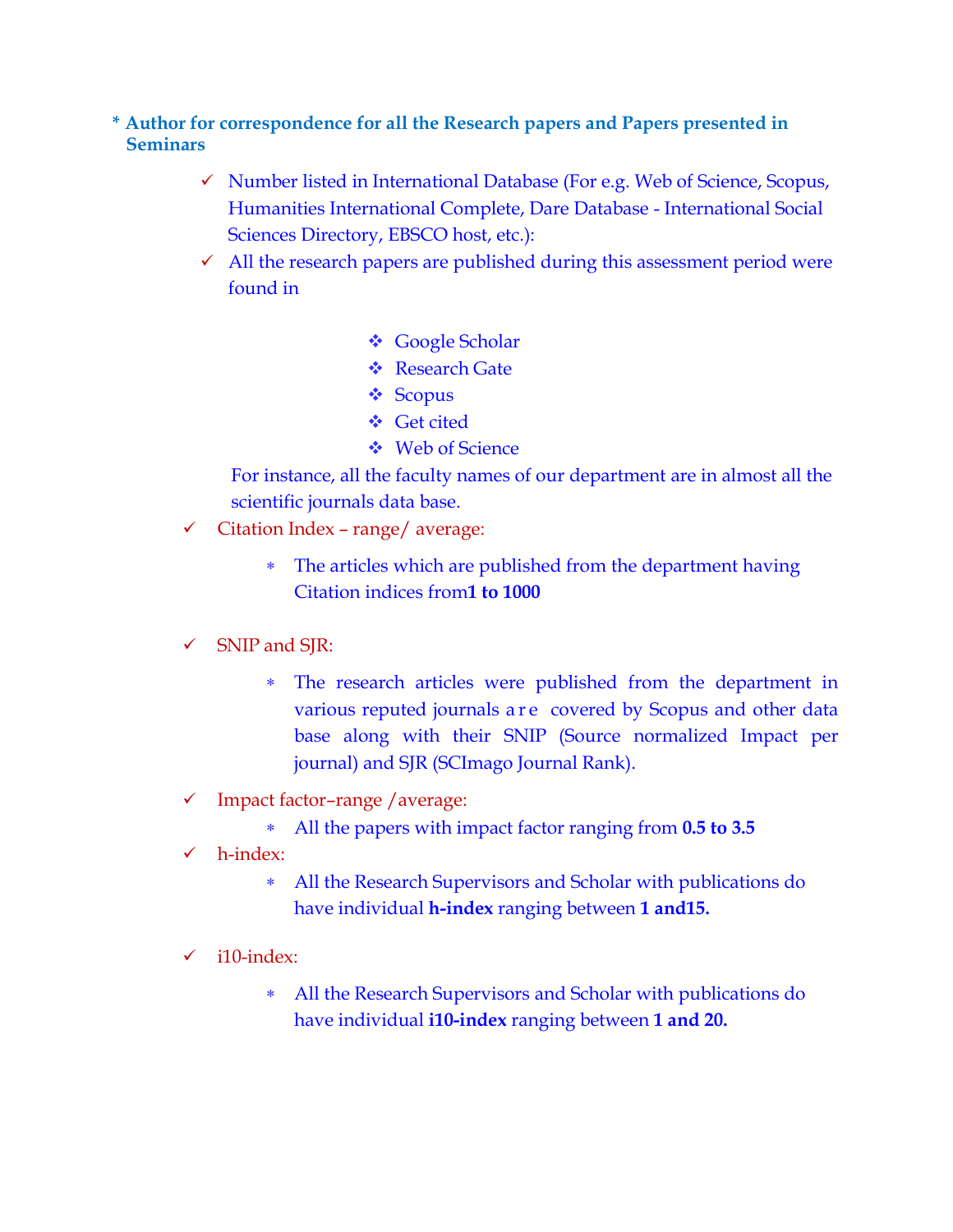# **15. Details of patents and income generated:**

#### **16. Areas of consultancy and income generated:**

#### **17. Faculty recharging strategies Orientation / Refresher and Training Programmes**

| Sl.No. | Name of the faculty                     | <b>Number of Attended</b><br><b>Orientation / Refresher</b><br><b>Courses</b> |
|--------|-----------------------------------------|-------------------------------------------------------------------------------|
|        | Dr. B. SANKAR, M.Sc.,<br>M.Phil., Ph.D. | 04                                                                            |

#### **Papers presented in Seminars**

|        |                   | <b>No. of Papers Presented</b> |                 |                      |  |  |
|--------|-------------------|--------------------------------|-----------------|----------------------|--|--|
| Sl.No. | Year              | <b>State</b>                   | <b>National</b> | <b>International</b> |  |  |
|        | Dr. B. SANKAR,    |                                |                 |                      |  |  |
|        | Mr. R. ELANGOVAN, |                                |                 |                      |  |  |
|        | Dr. A. INDRAJITH, |                                |                 |                      |  |  |

#### **18. Students projects**

 **Percentage of students who have done in-house projects including inter-departmental**

#### **Name of the Student with placement and prize won**

### **BHARATHIDASAN UNIVERSITY RANK HOLDERS**

#### **ACADEMIC YEAR 2010 – 2011**

| <b>Degree</b>  | <b>Name</b> | <b>Batch</b>          | <b>University</b><br><b>Rank</b> |
|----------------|-------------|-----------------------|----------------------------------|
| <b>B.Sc.</b> , | M. Vardhini | $(Batch 2008 - 2011)$ | 1 St                             |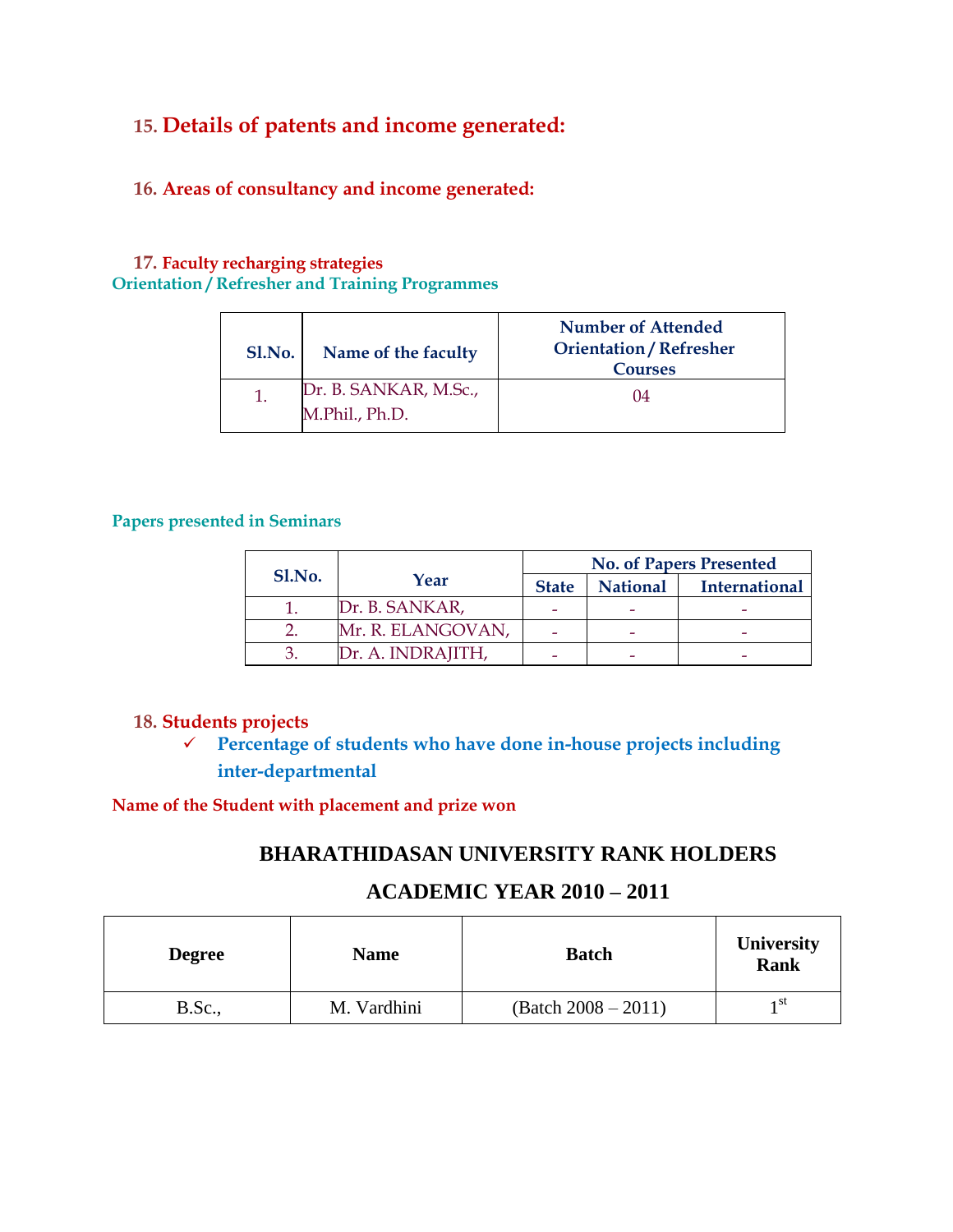# **19. Seminars / Conferences / Workshops organized and the source of funding (national / international) with details of outstanding participants, if any.**

#### **Workshops organized by**

| <b>S1.</b><br>No. | <b>Seminar</b> | State/<br>National/<br><b>Lecture</b> | Date                | <b>Grant</b> from<br>Agency | <b>Organizing Secretary</b>             |
|-------------------|----------------|---------------------------------------|---------------------|-----------------------------|-----------------------------------------|
| 1.                | One day        | <b>Guest Lecture</b>                  | 24th September 2012 | Poompuhar<br>College        | Dr. B. SANKAR,<br>M.Sc., M.Phil., Ph.D. |

**20. Outstanding participants who graced the occasions**

# **21. Student profile course-wise**

|                      | <b>Academic Year</b> | No. of<br><b>Students</b><br>appeared | Pass | No. of<br>first<br>class | No. of<br>Dist. | <b>University</b><br><b>Rank</b><br>obtained | <b>Students went</b><br>for higher<br>education $(\%$ | <b>Students</b><br>went for Job<br>(0/0) |
|----------------------|----------------------|---------------------------------------|------|--------------------------|-----------------|----------------------------------------------|-------------------------------------------------------|------------------------------------------|
| <b>April</b><br>2013 | <b>UG</b>            | 09                                    | 08   | 07                       | 01              |                                              | --                                                    | --                                       |
| <b>April</b><br>2014 | <b>UG</b>            | 15                                    | 04   | 04                       |                 |                                              |                                                       |                                          |
| <b>April</b><br>2015 | <b>UG</b>            | 23                                    | 05   | 05                       |                 |                                              |                                                       |                                          |
| <b>April</b><br>2016 | <b>UG</b>            | 20                                    | 08   | 08                       | --              | --                                           | 04                                                    | --                                       |
| <b>April</b><br>2017 | <b>UG</b>            | 18                                    | 10   | 10                       |                 |                                              | 02                                                    |                                          |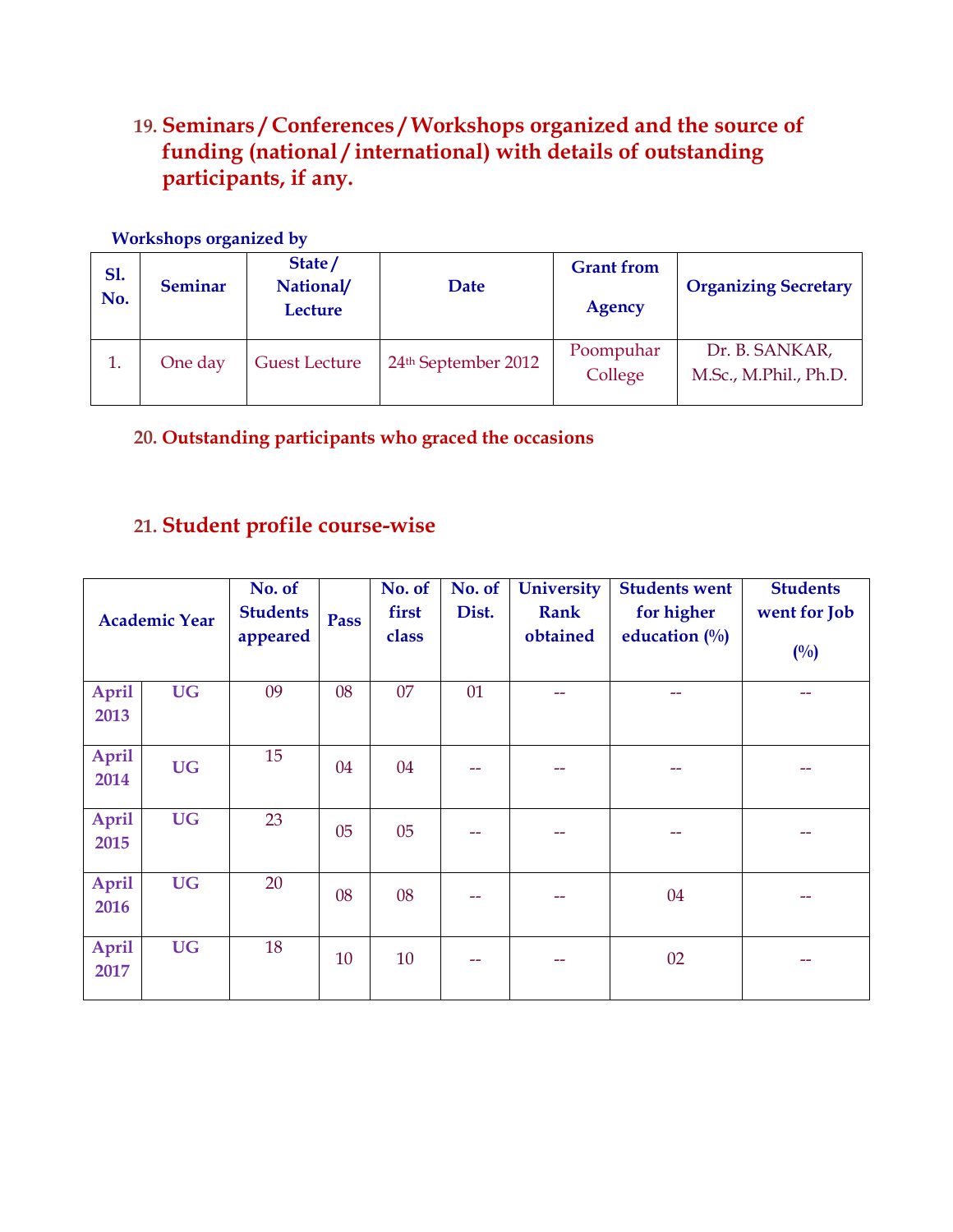# **22. (a) Admission Details**

| <b>Academic Year</b> |           | <b>Total</b><br><b>Admission</b> |   | FC |    | <b>BC</b>                |    | <b>MBC</b> |    | <b>SC</b> | <b>ST</b> |   |
|----------------------|-----------|----------------------------------|---|----|----|--------------------------|----|------------|----|-----------|-----------|---|
|                      |           |                                  | M | F  | M  | F                        | M  | F          | M  | F         | M         | F |
| 2013-2014            | <b>UG</b> | 30                               | - | -  | 01 | 01                       | 02 | 02         | 17 | 07        | ۰         |   |
| 2014-2015            | <b>UG</b> | 23                               | - |    | 01 | -                        | 01 | 03         | 13 | 05        |           | ۰ |
| 2015-2016            | <b>UG</b> | 38                               | - |    | 03 | $\overline{\phantom{0}}$ | 02 | 03         | 16 | 14        |           |   |
| 2016-2017            | <b>UG</b> | 18                               | - |    | -  |                          | 01 | 01         | 12 | 04        |           |   |
| 2017-2018            | <b>UG</b> | 25                               |   |    |    |                          | 01 | 02         | 17 | 05        |           |   |

# **22 (b) UG Programmes**

| Year of study | <b>Selected</b><br><b>Applications</b> |             | <b>Total</b> |    |
|---------------|----------------------------------------|-------------|--------------|----|
|               | received                               | <b>Male</b> | Female       |    |
| 2013-14       | 35                                     | 20          | 10           | 30 |
| 2014-15       | 34                                     | 15          | 08           | 23 |
| 2015-16       | 49                                     | 21          | 17           | 38 |
| 2016-17       | 38                                     | 13          | 05           | 18 |
| 2017-18       | 32                                     | 18          | 07           | 25 |

# **22. (c) PG Programmes**

| Year of study | <b>Applications</b> | <b>Selected</b> |        |  |
|---------------|---------------------|-----------------|--------|--|
|               | received            | <b>Male</b>     | Female |  |
| 2013-14       |                     |                 |        |  |
| 2014-15       |                     |                 |        |  |
| 2015-16       |                     |                 |        |  |
| 2016-17       |                     |                 |        |  |
| 2017-18       |                     |                 |        |  |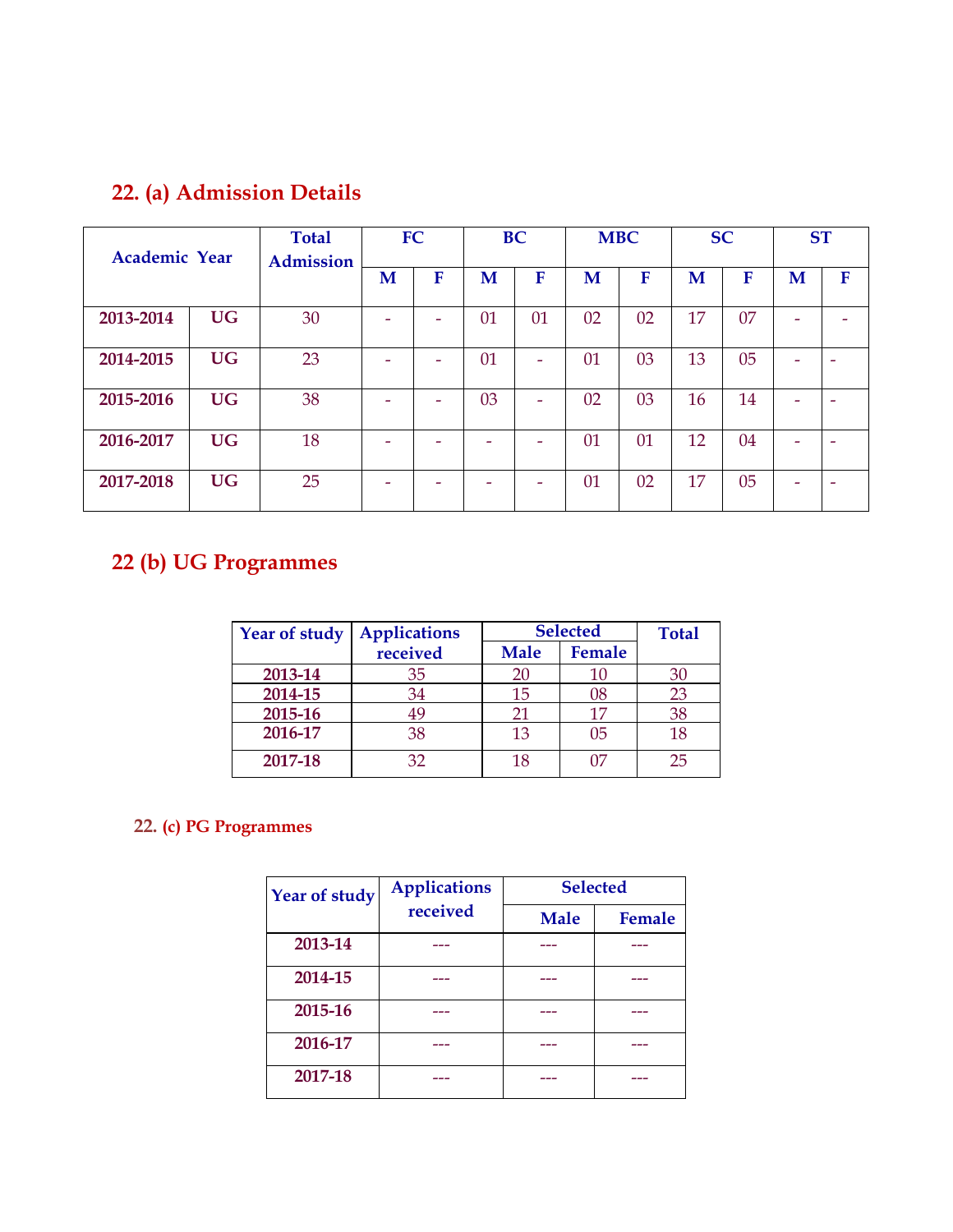#### **23. (d) Ph.D. Programmes**

| Doing       |        | <b>Awarded before the</b><br>assessment period |               |             | <b>Awarded during the</b> | <b>Thesis</b>    |
|-------------|--------|------------------------------------------------|---------------|-------------|---------------------------|------------------|
|             |        |                                                |               |             | assessment period         | <b>Submitted</b> |
| <b>Male</b> | Female | <b>Male</b>                                    | <b>Female</b> | <b>Male</b> | Female                    |                  |
|             |        |                                                |               |             | --                        |                  |

#### **24. Diversity of students**

| Name of the Course $\frac{9}{6}$ of students from |             | $\%$ of students | $\%$ of students from | $\%$ of students from |
|---------------------------------------------------|-------------|------------------|-----------------------|-----------------------|
| (refer question no. 2)                            | the College | from the State   | other States          | other countries       |
| B. Sc.                                            | 100%        | 100%             |                       |                       |
| M. Sc.                                            |             |                  |                       |                       |
| Ph. D.                                            |             |                  |                       |                       |
| M. Phil.                                          |             |                  |                       |                       |

#### **25. How many students have cleared Civil Services, Defense Services, NET, SLET, GATE and any other competitive examinations?**

| <b>Sl. No.</b> | Name of the Examination | <b>No. of Students</b> |
|----------------|-------------------------|------------------------|
| 1.             | <b>SET</b>              |                        |
|                |                         |                        |
| 2.             | <b>TNPSC</b>            |                        |
| 3              | TET/TRB                 |                        |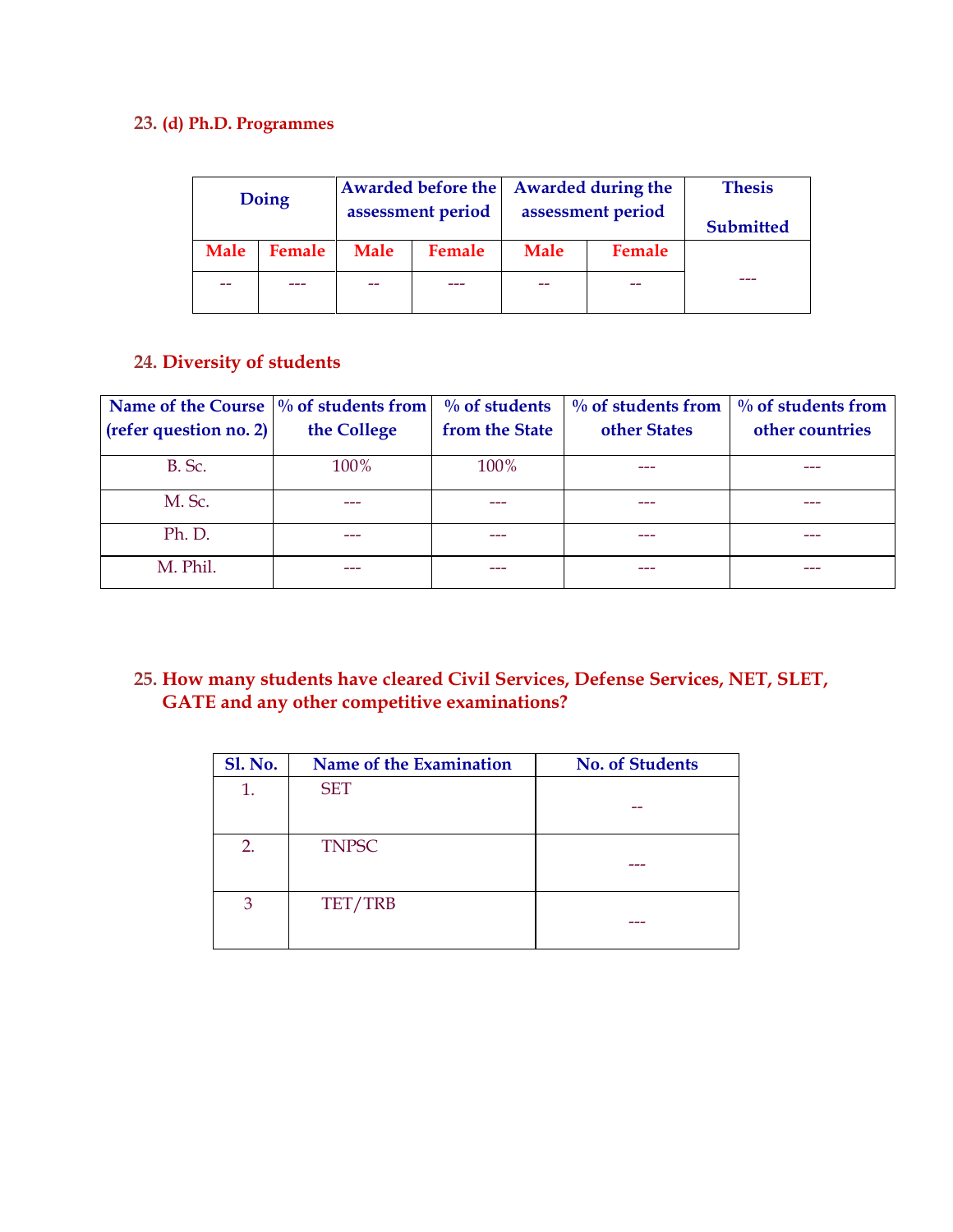#### **26. Student progression**

| <b>Student progression</b>                        | Percentage against<br>enrolled |
|---------------------------------------------------|--------------------------------|
| UG to PG                                          | 50%                            |
| PG to M.Phil.                                     | 20%                            |
| PG to Ph.D.                                       | 15%                            |
| Ph.D. to Post-Doctoral                            | 05%                            |
| Employed                                          | 10%                            |
| Campus selection<br>Other than campus recruitment | 35%                            |
| Entrepreneurs                                     | 30%                            |

#### **27. Diversity of staff**

| Percentage of faculty who are graduates   |     |  |
|-------------------------------------------|-----|--|
| Of the same parent university             | 60% |  |
| From other universities within the State  | 40% |  |
| From other universities from other States | NIL |  |

#### **28. Number of faculty who were awarded Ph.D., during the assessment period.**

| Year      | Ph.D., |
|-----------|--------|
| 2013-2018 | ----   |

### **29. Present details about infrastructural facilities**

a) Library:

Department: For U.G. - Nil

- b) Internet facilities for staff and students:
	- 24 Hours unlimited Broad band internet facility is available in the Botany Department for the use of Staff members and research scholars.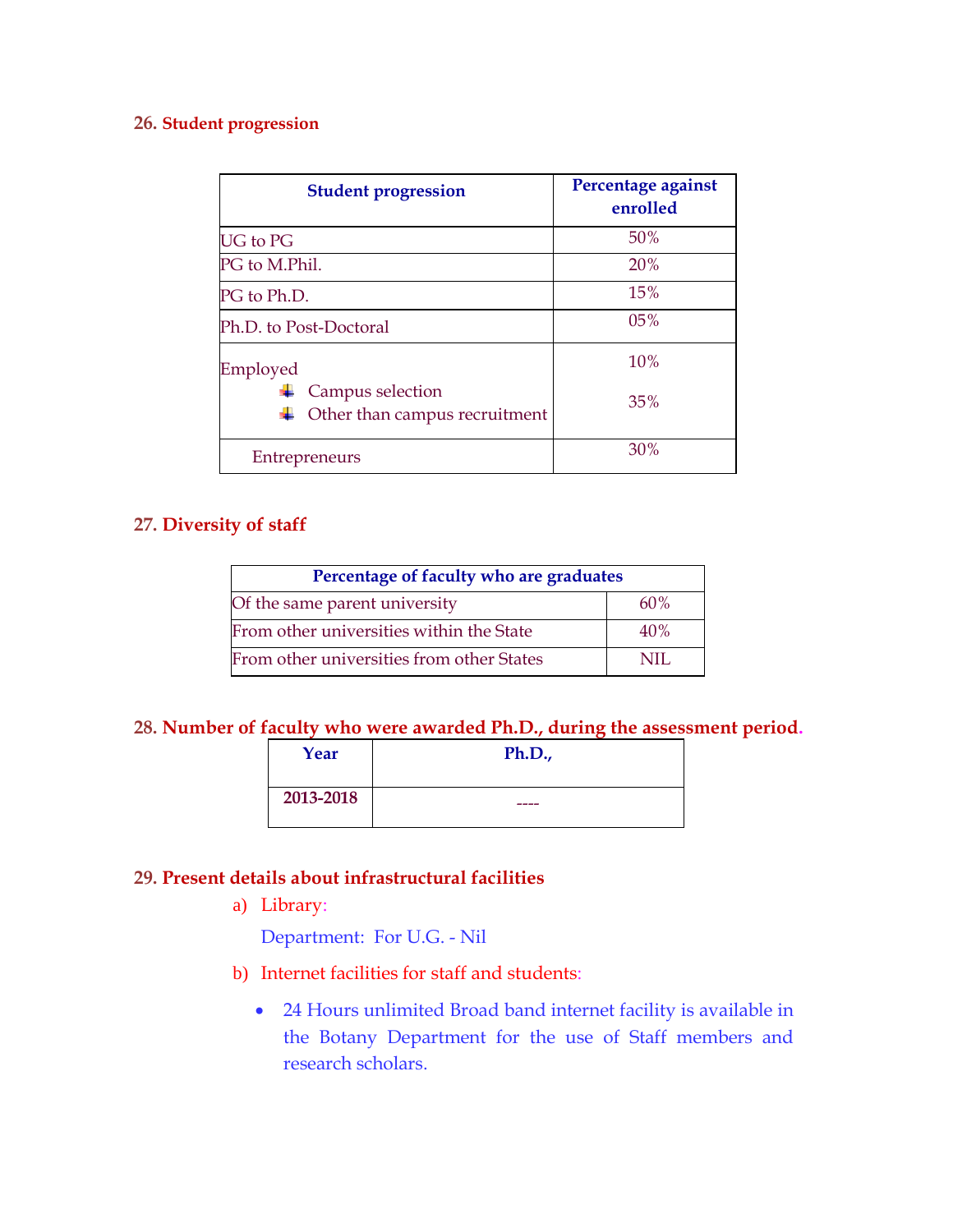- c) Total number of class rooms : **03**
- d) Class rooms with ICT facility :
	- Video projection and latest ICT gadgets.
- e) Students laboratories : **01**
	- All Major Practical equipments related to Botany Practicals are available in UG laboratories.
- f) Research laboratories

# **30. Number of students of the department getting financial assistance from College and Government.**

|             | No. of students getting financial assistance |                 |  |
|-------------|----------------------------------------------|-----------------|--|
| Year        | U.G<br>(Govt.<br>Scholarship)                | <b>TN.CM.FP</b> |  |
| $2013 - 14$ | 30                                           |                 |  |
| $2014 - 15$ | 23                                           |                 |  |
| $2015 - 16$ | 38                                           | 20              |  |
| $2016 - 17$ | 18                                           | 10              |  |
| $2017 - 18$ | 25                                           | 25              |  |

### **31. Was any need assessment exercise undertaken before the development of new program(s)? If so, give the methodology.**

 $\checkmark$  The basis for the importance for introducing a new Programme will be discussed in the departmental meeting along with the copies of UGC/CSIR/DST brochures/syllabi.

### **32. Does the department obtain feedback from**

#### a) **Faculty on curriculum as well as teaching-learning -evaluation? If yes, how does the department utilize it?**

 $\checkmark$  Yes, the suggestions given by the Staff members directly involved in the new Programme or syllabi are always considered as an effective feedback. The merits and demerits posed by the teacher concerned will be discussed in the BOS meeting and subsequent changes are updated periodically.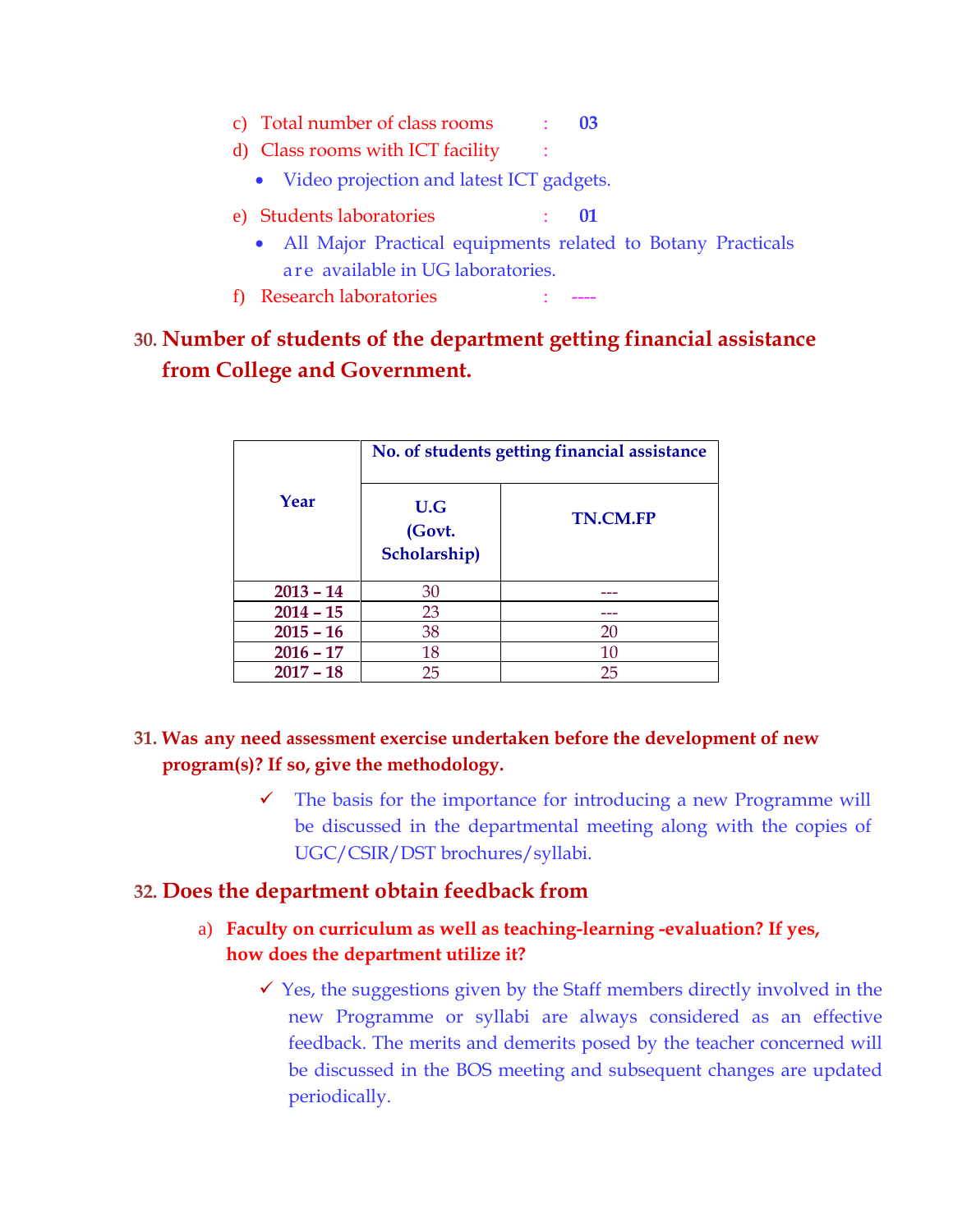- $\checkmark$  Faculty members from other institutions are also involved in feeding feed-back in regular basis during the Evaluation of practical examinations.
- b) **Students on staff, curriculum as well as teaching-learningevaluation and what is the response of the department to the same?**
	- Students are free to make comments/suggestions upon the methodology of teaching process (class-room teaching as well as laboratory demonstrations) adapted by the individual teachers directly to the Head of the Department
	- By the directions of the Principal and IQAC, the Head of the department meets all the classes to verify the completion of the syllabus, well in advance, before the last working day of each semester.
	- Every semester, IQAC conducts Feedback evaluation of teachers, infrastructure, laboratory conditions, etc., of the department and subsequently there port is considered with due weight-age for further constructive and progressive implementation.
	- **c) Alumni and employers on the Programmes and what is the response of the department to the same?**

# **33. List the distinguished alumni of the department (maximum-05)**

# **34. Give details of student enrichment Programmes (special lectures / workshops / seminar) with external experts.**

| a) Departmental seminars at UG levels are a rout in e-academic process |  |
|------------------------------------------------------------------------|--|
| in the department                                                      |  |

| <b>S1.</b><br>No. | <b>Title</b>                                                 | State/<br>National/<br><b>Guest</b><br>Lecture | Date                            | Grant<br>from<br><b>Agency</b> | <b>Resource Person</b>                                                                                          |
|-------------------|--------------------------------------------------------------|------------------------------------------------|---------------------------------|--------------------------------|-----------------------------------------------------------------------------------------------------------------|
| 01.               | <b>NATURAL DYES</b><br><b>FOR TEXTILES</b><br><b>AND ART</b> | Guest<br>Lecture                               | 24 <sup>th</sup> September 2012 | <b>UGC</b>                     | <b>Mrs. SAGARIKA DEVI</b><br>Founder, Kala Aur<br>Katha & Research<br>Scholar, Shri AMM<br>MCRC, Chennai - 113. |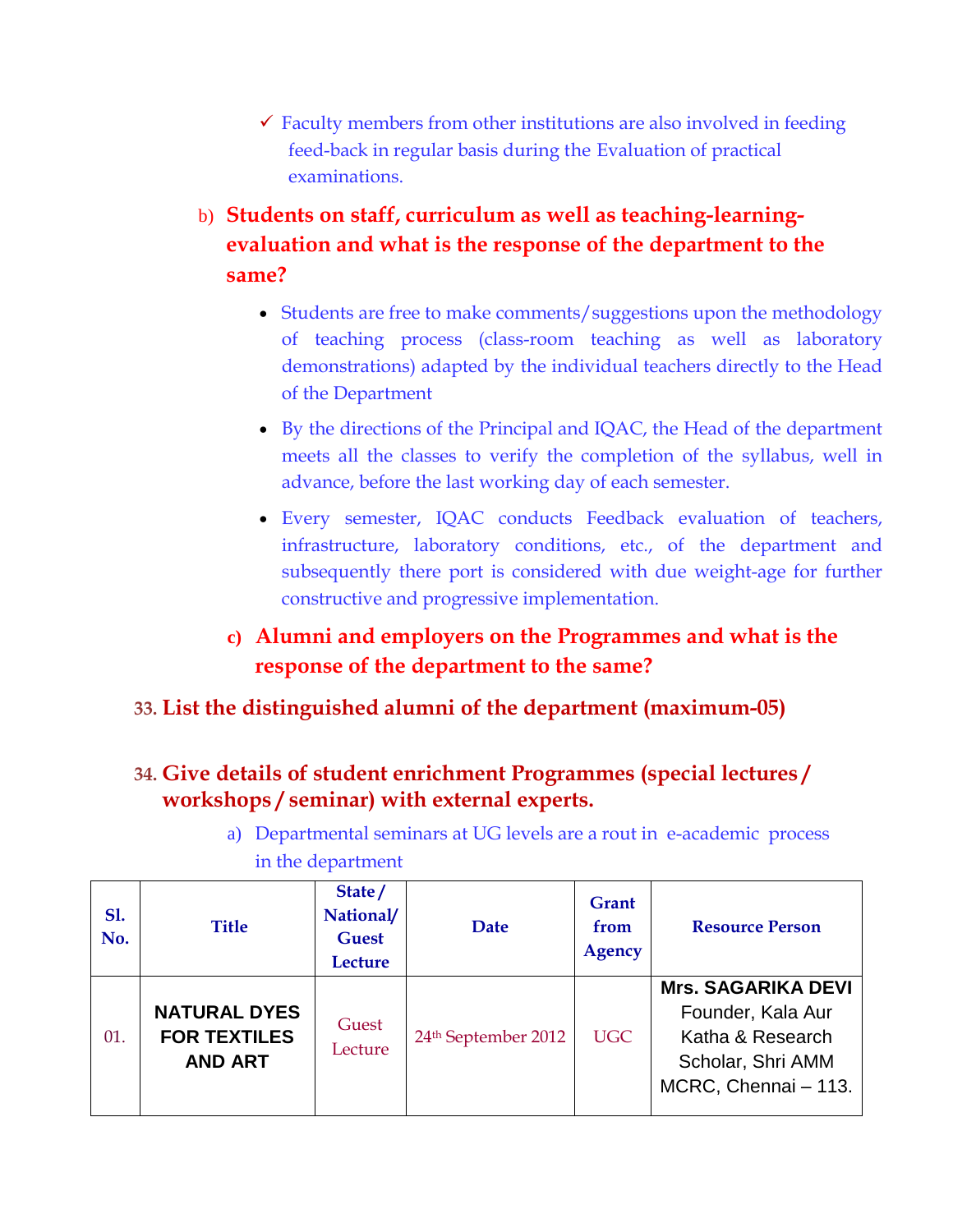# **35. List the teaching methods adopted by the faculty for different Programmes.**

| <b>Sl. No.</b> | Programm  | <b>Teaching Methods Adopted</b>                                                |  |  |  |
|----------------|-----------|--------------------------------------------------------------------------------|--|--|--|
|                | e         |                                                                                |  |  |  |
|                | <b>UG</b> | Conventional Chalk and Talk method, questioning and answering                  |  |  |  |
| 1.             |           | approach, displaying of charts, exhibiting the proto-type models, usage of     |  |  |  |
|                |           | Slide projectors, Motion pictures, OHP presentations, assigning problems to    |  |  |  |
|                |           | solve independently, library hour, invited talks by external expertise, supply |  |  |  |
|                |           | of well -prepared study materials and guidelines for Practical and up-dated    |  |  |  |
|                |           | theories behind practical's well before the commencement of laboratory         |  |  |  |
|                |           | experimental Practical's. Informations from News Papers & magazines-           |  |  |  |
|                |           | Science & Technology.                                                          |  |  |  |
|                |           |                                                                                |  |  |  |

#### **36. How does the department ensure that Programme objectives are constantly met and learning outcomes monitored?**

- a) The system in curriculum facilitates to have a periodic and continuous assessment of the students through CIA and compulsory attendance.
- b) Inter-departmental analysis of both teachers and students in council of heads of the department level and departmental level after every semester ensures the status and directions of on-going trend in achieving the objectives of the Programmes.
- c) An effective and result-oriented monitoring mechanism is practiced by the PRINCIPAL to review the results of students and performance of teachers, every year.
- d) The interest and competition in selecting BOTANY subject by the students in admission process is an indicator for the department to ascertain the fulfillment of the objectives of our well-designed Programmes.
- e) No. of students appearing and getting succeeded in Competitive examinations is closely watched in regular manner.
- f) Periodical checking mechanism supported by feedback from students (of both current and out-going) and alumni and reports of IQAC, helps to take suitable remedial measures.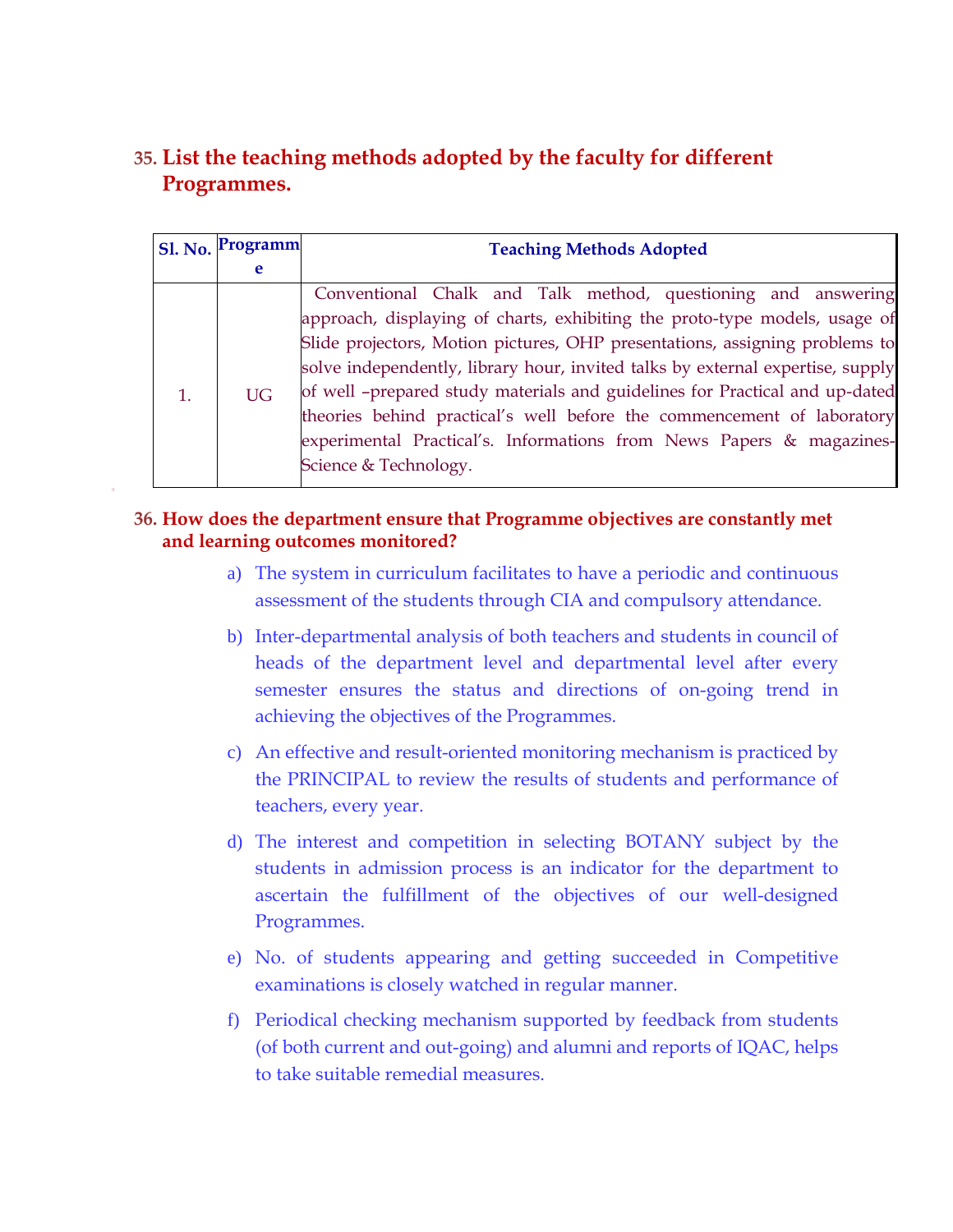# **37. Highlight the participation of students and faculty in extension activities.**

- Student's participation in Extension activities is made mandatory for all UG Programmes. The students of BOTANY do advised to participate in NSS, YRC and Sports etc.
- Students have been conducting awareness Programmes on "learning Science" and in particular, in BOTANY for near school children by deliberations and demonstration.
- The Staff's have conducted more than 5 one-day Programmes for the Higher Secondary School teachers who are handling BOTANY.
- Many of the staff members are actively involved in society-involved Associations and Organizations for the purpose of serving their intellectual expertise.

### **38. Participation of faculties in Various Extension Activities**

#### **39. Give details of "beyond syllabus scholarly activities" of the Department.**

- $\checkmark$  Coaching to students for the preparation of UGC-CISR JRF cum Lecturer Test, SLET and other competitive examinations.
- Training the students to participate in BOTANY Quiz Programmes
- $\checkmark$  Training the students to inculcate the learning skills, interpersonal and intra-personal skill and career choosing skills (through workshops)

# **40. State whether the Programme / department is accredited / graded by other agencies. Give details: Nil**

### **41. Detail any five Strengths, Weaknesses, Opportunities and Challenges (SWOC) of the department**

#### **Strengths:**

 Effective Support in the form of laboratory equipments from the Government for the introduction of any new and innovative Research Programme.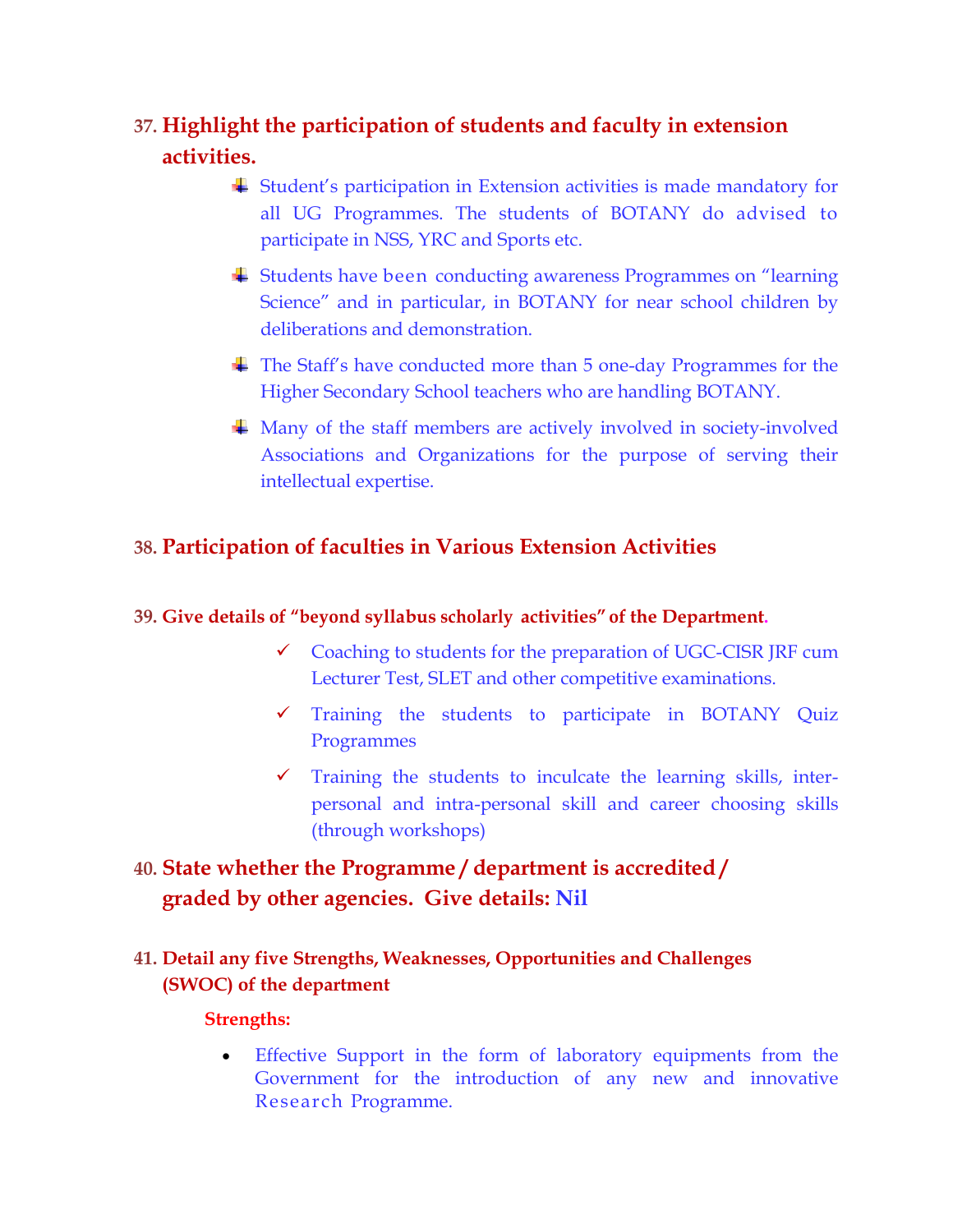- Even with moderate research possibilities, the department is capable of pursuing research in par with University departments and many leading institutions.
- Good and conducive opportunities for students vertical progress up to Research Level
- Thirst towards adaptability towards the up-dating of academic Programmes according to the demand.
- Female staff members outnumber the male staff members in the present and in student strength scenario where female students outnumber male students.

#### **Weaknesses:**

- Substantial decrement in science learning due to the invasion of engineering studies and more over the Programmes in Botany are purely basic.
- Inability to network with other institutions (like other urban Colleges)
- Low profile of Teachers exposure towards advancement in Botany.
- Abolition of minor projects for college teachers and financial assistance to individual departments in the form of DST- FIST, has become unforeseen difficulty while progressing towards upwards.

### **Opportunities:**

- Wide scope for learning job-oriented certificate, diploma and PG Diploma course concurrently during the course duration.
- Students have chance to appear confidently in competitive examinations as extra-coaching on specific skill is set made available.
- Special coaching classes for NET/SLET/UGC-CSIR pave way to the students to go further in their academic excellence.
- Each student could enrich his/her technical skills as the related opportunities do available in the department.
- The past history and positive trend which prevails in the department help each and every student to expand their knowledge in all aspects.

### **Challenges:**

 Teaching Botany, seems to be tough task and that to the first generation learners make more challengeable. The success rate of the